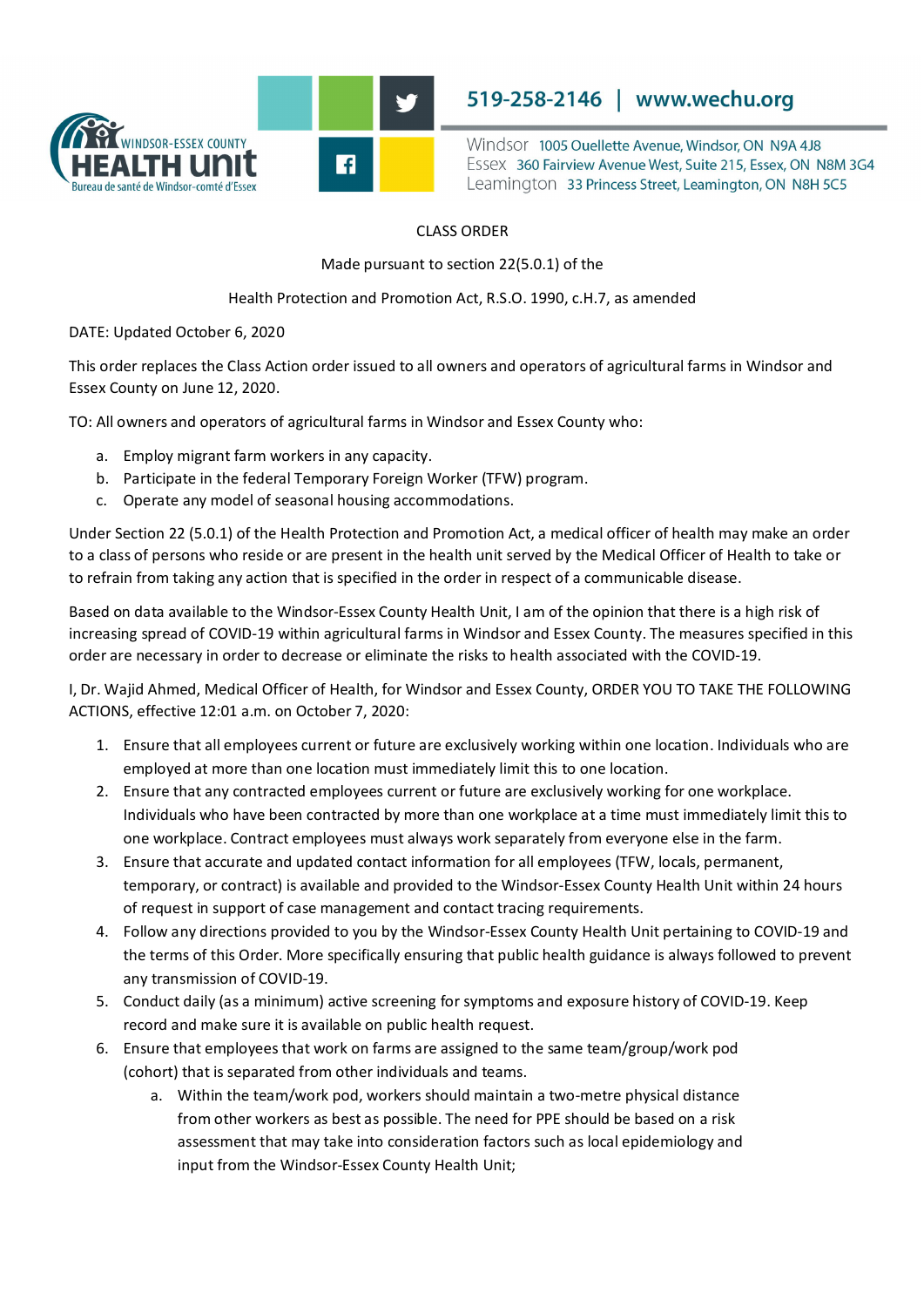- arrangements/residence. TFWs are to work with only the colleagues with whom they reside to the b. For greater clarity, employers are to group TFWs in the workplace based on their housing greatest extent possible
- 7. Ensure that all legislative requirements to protect worker health and safety (Occupational Health and Safety Act), any directions and guidance provided by the Windsor-Essex County Health Unit, Government of Ontario and the Federal Government pertaining to COVID-19 and the terms of the Section 22 class Order are adhered to at all times.
- 8. Ensure that all employees understand their rights and entitlements, including access to healthcare services and other supports that may be available if a worker becomes sick and are required to isolate. Provide COVID-19 information and educational material to all new employees in their native language
- 9. Ensure that the following actions are taken before workers begin on the farm. These are in addition to requirements under the Quarantine Act:
	- · Ensure that all TFWs who have arrived in Canada are isolated for 14 days from the date of arrival in Canada. COVID testing is not required for these workers unless they develop any COVID symptoms.
	- · Maintain a list of names of all TFWs scheduled to arrive in Canada, their planned date of arrival and a plan for isolation of the workers;
	- · Ensure TFWs in isolation are kept at a minimum of 2 metres apart from other workers or provide a separate room or alternative accommodation for the TFWs in isolation;
	- · Ensure that arrangements are made for the provision of food, water, laundry, and cleaning supplies for TFWs who are placed under isolation under the terms of the class Order;
	- · Ensure TFWs under self-isolation for 14 days notify the Windsor-Essex County Health Unit if they have any COVID-19 symptoms.
- 10. During the 14-day isolation period, ensure that no TFW works on the farm (where they are under isolation), or any other farm.
	- Notify the Windsor-Essex County Health Unit if the worker(s) needs to leave the farm for ANY reason,

during this isolation period, such as to seek medical attention.

- 11. All living accommodations, including temporary isolation housing for TFWs must be inspected by a Public Health Inspector prior to occupancy to ensure all requirements are being met. Workers are not to be moved without notifying the Health Unit. Growers are required to get approvals from local municipal fire, building and by-law agencies prior to contacting the Health Unit. Non-compliance may result in closures that may require you to relocate your workers.
- must be nutritious and well balanced. 12. Ensure that meals are provided to Temporary Foreign Workers completing isolation requirements. Meals
	- a. Employers must accommodate dietary restrictions for workers under isolation.
	- b. Workers under isolation must also be able to store food in a safe manner.
	- c. Ensure that potable water is available at all times to migrant employees under isolation.
- 13. Ensure that the health unit is contacted for approval if renovations within pre-existing and approved living accommodations that impact floor space, number of faucets, toilets, showers, and/or bathtubs.
- 14. Provide cleaning and disinfecting supplies to all TFWs for the purpose of cleaning and disinfecting their living space.
- 15. Ensure that there is a separate room or alternative accommodation available for isolation.
- 16. Ensure that all individuals that are under Health Unit supervision for case and contact management have ongoing access to communication devices (cellular phone or landline) and this contact information is made